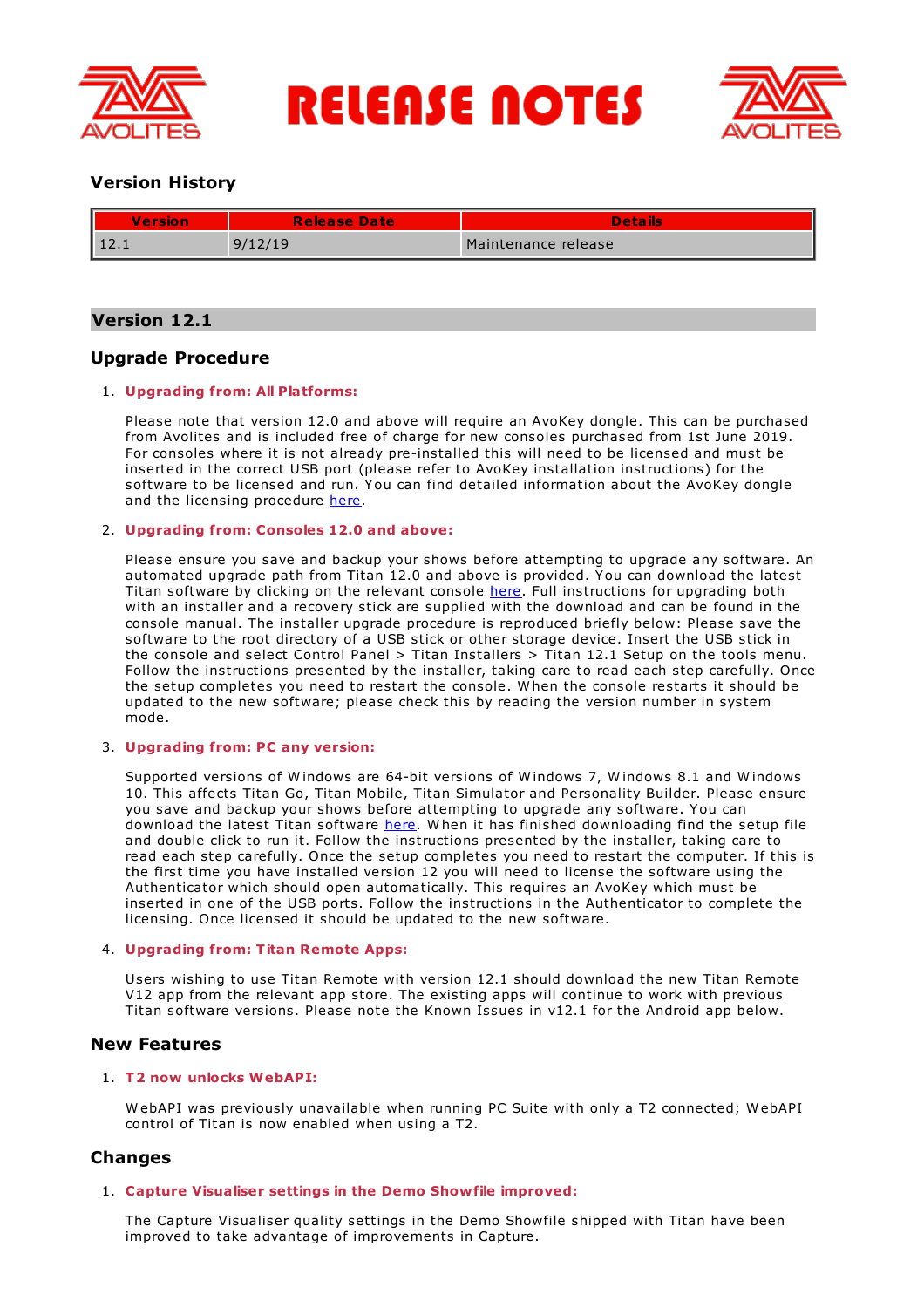#### 2. **Improved the resilience of the Shell to failures during software start:**

If an error occurred when attempting to start components of Titan, the Shell could crash, leaving the console with a black screen. The shell has been made more robust to failures of this type.

# **Bugs Fixed**

## 1. **ST-DMX Cards could ignore new output values in some situations:**

On consoles with ST-DMX Output Cards (Sapphire Touch, Arena, Tiger Touch II, TitanNet Processor), if a single output change on a given universe modified a range of DMX channels where the difference between the first and last channel modified was exactly a multiple of 59, the update would be ignored for that universe. This issue has now been resolved.

## 2. **Invalid licensing tokens sometimes generated:**

Sometimes, the Authenticator application could generate invalid token files when requesting a licence, which would be rejected by the website. A mitigation has been implemented to reduce the risk of this occurring.

## 3. **European number formatting could cause Colour Filter Picker to break:**

W hen running Titan PC Suite, if the currently selected W indows internationalisation option for number formatting was not set to use a period as a decimal separator (e.g. if a comma was used as the decimal separator in the European style), then opening the Colour Filters tab in the Colour Picker of Attribute Editor could cause all of the displayed filters to show as yellow and fail to apply correctly. The Colour Filter Picker now loads successfully irrespective of the selected W indows internationalisation setting. This issue was discovered via Titan Telemetry.

## 4. **Attribute Group Indicator inaccurate on Pearl Expert Touch Wing:**

The Attribute Group Indicator displayed erroneous information on the Pearl Expert Touch W ing. It now accurately displays the selected attribute group.

## 5. **Capture library could not be installed on 32-bit Windows:**

If PC Suite was installed on 32-bit W indows, the Capture library would not be installed. The Capture library is now successfully installed on 32-bit W indows.

## 6. **DMX outputs could go missing when lines are transferred to a TNP:**

If lines were transferred to a TNP, then the DMX Output modules for that TNP could go missing even when they were not assigned to a line. DMX Output modules no longer go missing in this scenario.

## **Known Issues**

## 1. **Titan V12.1 is removed by a V12.0 Factory Recovery:**

If a recovery is run on a console running V12.1, and a 'Factory Restore' is selected, then after the recovery the console will be running V12.0, not V12.1 as expected. To resolve this, users can either choose to run a `Standard Recovery' instead of a 'Factory Recovery', or users can manually install V12.1 after running a 'Factory Restore'.

#### 2. **PC Suite upgrade installers can cause the CodeMeter WebAdmin interface to be inaccessible:**

If a PC Suite Upgrade Installer is run, then the CodeMeter W ebAdmin interface will no longer be accessible. Users needing to access this interface can resolve this by manually re-installing the full CodeMeter runtime after running the PC Suite Installer.

## 3. **Downgrading to pre-V12 versions is unsupported:**

Please note that using upgrade installers for older versions of Titan after running the V12 recovery is not currently supported and will prevent the console from starting if attempted. If you need to downgrade to a previous version it is important that this is done via a relevant recovery stick only. Consoles not starting following an attempt to use an earlier upgrade installer can be fixed by running a recovery stick and selecting Full Erase option (if recovering to a version prior to V12, you can reuse the license which was emailed to you previously).

W hen downgrading from V12 to previous versions of Titan it is also important that the Sapphire DMX panel firmware is downgraded in any consoles with ST-DMX cards (Sapphire Touch, TitanNet Processor, Tiger Touch II and Arena). This is because new features in the firmware are not compatible with previous versions. To downgrade the firmware open USB Expert Console and put any Sapphire DMX Panels into Boot Mode. This is found in the Service Tab. W hen the panels have re-appeared in boot mode, select Program which will open a file dialog. In the file dialog navigate to C:\Program Files (x86)\Avolites\UsbExpert\Panel Software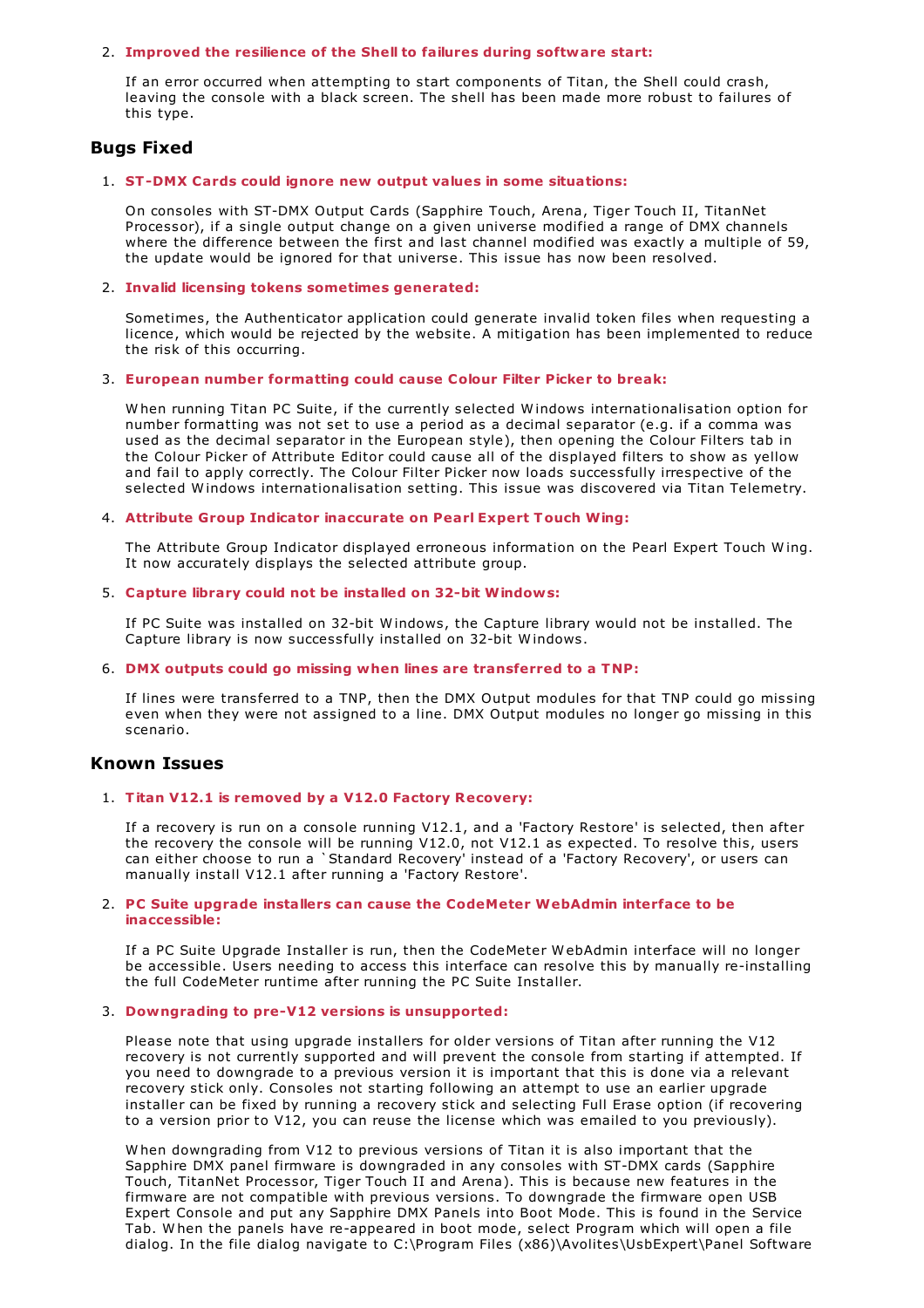and select the st\_dmx.bin file. This will now install the previous ST-DMX firmware. Once this is complete do the same on all Sapphire DMX panels and then exit Boot mode. Now restart the console and you should now be OK to use the previous version of Titan. W hen you next upgrade to V12 you will need to carry out the firmware update again.

## 4. **Touchscreen input on Tiger Touch II consoles can become inverted after running calibration:**

In some circumstances, it is possible for the touchscreen calibration utility on a Tiger Touch II to leave the touch input inverted. Users of Tiger Touch II consoles are advised not to run the calibration utility at this time.

If you have been affected by this issue, an interim workaround can be applied by running the calibration utility and tapping the targets upside down, so that the touchscreen is recalibrated to the correct orientation.

## 5. **Cue Numbers all turn green when opening playback:**

After toggling off Chase Snap in the User Settings page, then opening the Playback View window for a chase with multiple steps, multiple steps appear with a green indication that the cue is fired.

#### 6. **Master console sometimes gets stuck in safe mode:**

The Master console sometimes gets stuck in safe mode when the network cable is removed mid-session and the backup takes over and then reassigned to be the backup console after reconnecting the network cable to the original master. Most of the time the backup console automatically relinquishes control of the TNP and the Master automatically reconnects to the TNP, sometimes the backup console gives you a softkey option of allowing the master console to assign all lines to the TNP, and every now and then the master console gets stuck in safe mode.

#### 7. **Connecting an external touchscreen to a certain TNPs causes internal touchscreen issues:**

If an external touchscreen is connected to a TNP containing an LV67H motherboard, the internal touchscreen will not be assigned correctly, and will be mapped to the wrong screen.

## 8. **Android Remote has issues discovering Titan consoles and can disconnect during use:**

Due to a bug discovered in the Android operating system, certain newer Android phones may fail to discover Titan sessions on the network, and may disconnect seemingly at random while in use. We have published detailed quidance on how to mitigate this issue as FAO-10035, which can be found at <https://www.avolites.com/support/titan-troubleshooting>. Users wishing for more information on the bug in Android (which we have reported to Google) can find more information at <https://issuetracker.google.com/issues/132686258>.

#### 9. **Remote may crash in particularly complex showfiles:**

Due to a bug in the underlying communication system, the Titan Remote app may crash when loading or using particularly complex showfiles. W hilst we have made efforts to mitigate this problem, crashes may still occur. If this happens you can usually restart the app to continue.

#### 10. **Cannot run Ai and PC Suite on the same host in a Synergy Session:**

It is not currently possible to use Synergy in PC Suite if Ai is on the same machine.

#### 11. **Output can pause occasionally for a short time:**

In certain situations under heavy load, the output can pause briefly.

#### 12. **Synergy Lightmap can very occasionally allow underlying fixture colour to display at high workloads:**

In certain situations where system load is higher than the specified maximum, fixtures running a Synergy Lightmap can occasionally show their underlying fixture colour rather than the colour obtained via Synergy.

## 13. **Synergy Multiview re-establishes NDI streams when window moved between screens:**

If the Synergy Multiview window is moved between console screens, the NDI streams must be re-established, which takes a few seconds.

## 14. **Move in dark doesn't act during the link wait time:**

Move in dark could act during a cue link time, but it doesn't.

## 15. **Undo programmer releases all Quick Palette applications:**

W hen undoing a change to the programmer, all previously applied quick palettes are released.